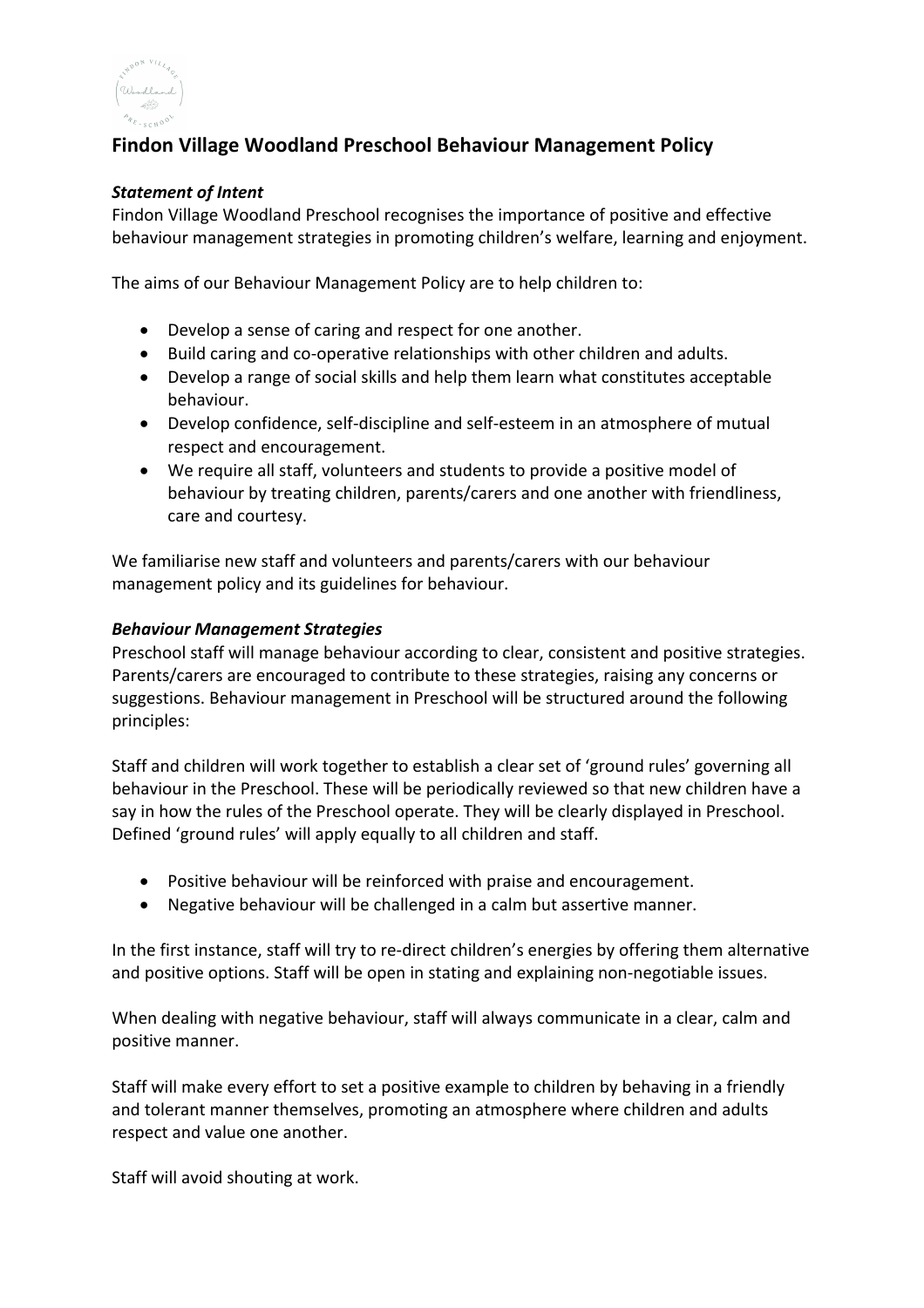

Staff will facilitate regular and open discussions with children about their behaviour. This will help them to understand the negative aspects of their behaviour and enable them to have their say and be helped to think through the causes and effects of their actions.

Staff will work as a team by discussing incidents and resolving to act collectively and consistently.

Staff will try to discuss concerns with parents/carers at the earliest possible opportunity in an attempt to help identify the causes of negative behaviour and share strategies for dealing with it.

Children who experience bullying, racism or other unacceptable behaviour will be given the confidence to speak out.

Staff will encourage and facilitate mediation between children to try to resolve conflicts by discussion and negotiation.

Activities will be varied and well planned so that children are not easily bored or distracted.

## *Dealing with Negative Behaviour*

We require all staff to use positive strategies for handling any negative behaviour, by helping children find solutions in ways which are appropriate for the children's ages and stages of development.

When confronted with negative behaviour, staff will be clear to distinguish between 'disengaged', 'disruptive' and 'unacceptable' behaviour.

- 'Disengaged' behaviour may indicate that a child is bored, unsettled or unhappy. With sensitive interventions, staff will often be able to re-engage a child in purposeful activity.
- 'Disruptive' behaviour describes a child whose behaviour prevents other children from enjoying themselves. Staff will collectively discuss incidents and agree on the best way to deal with them.
- 'Unacceptable' behaviour refers to non-negotiable actions and may include discriminatory remarks, violence, bullying or destruction of equipment. Staff will be clear that consequences will follow from such behaviour, including in the first instance, temporarily removing a child from the activity session.

When an incidence of negative behaviour occurs, staff will listen to the child or children concerned and hear their reasons for their actions. Staff will then explain to the child or children what was negative about their behaviour and that such actions have consequences for both themselves and for other people.

Staff will make every attempt to ensure that children understand what is being said to them. Children will always be given the opportunity to make amends for their behaviour and, unless it is judged inappropriate, be able to rejoin the activity.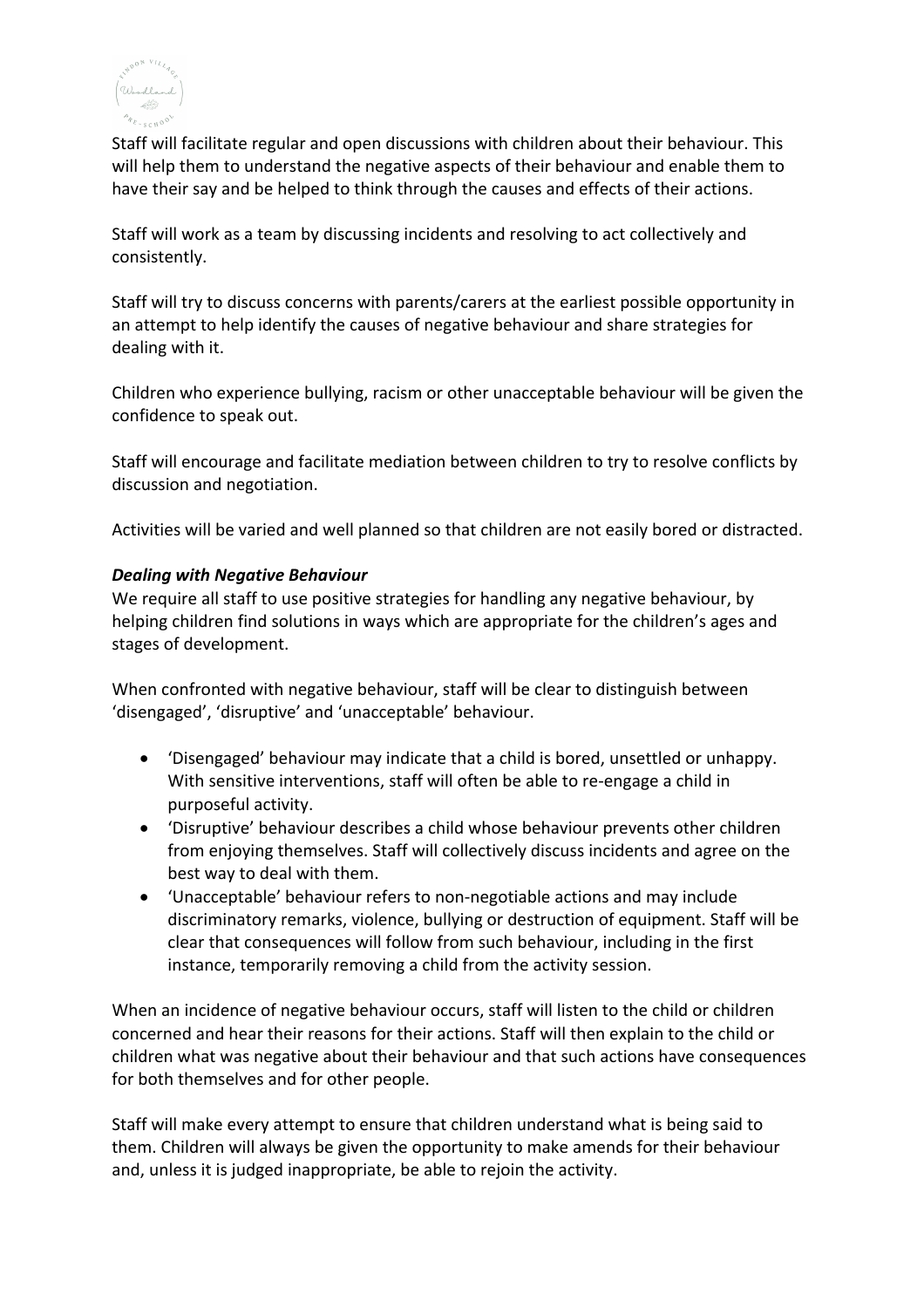

We avoid creating situations in which children receive adult attention only in return for negative behaviour.

In the event that unacceptable behaviour persists, more serious actions may have to be taken, in accordance with the Suspensions and Exclusions policy. At all times, children will have explained to them the potential consequences of their actions.

#### **The Use of Physical Interventions**

We never use physical punishment or the threat of it.

Staff will use physical interventions only as a last resort and only then if they have reasonable grounds for believing that immediate action is necessary to prevent a child from significantly injuring themselves or others or to prevent serious damage to property.

Before reaching this stage, staff will have used all possible non-physical actions, such as dialogue and diversion, to deal with the behaviour. The child or children concerned will be warned verbally that physical intervention will be used if they do not stop.

A dialogue will be maintained with the child or children at all times, so that the member of staff can explain what they are doing and why they are doing it. Staff will make every effort to avoid the use of physical interventions if they are alone with the child or children.

Only the minimum force necessary to prevent injury or damage should be applied, for example, by diverting a child or children by leading them away by a hand or by an arm around their shoulders.

Staff will use physical intervention as an act of care and control and never punishment. Physical interventions will not be used purely to force a child to do what they have been told and when there is no immediate risk to people or property.

As soon as it is safe, the physical intervention should be gradually relaxed to allow the child or children to regain self-control.

The force of the physical intervention will be always appropriate to the age, size and strength of the child or children involved.

If staff are not confident about their ability to contain a particular situation or type of behaviour, consideration will be given to calling the Supervisor or, in extreme cases, the police.

Where a member of staff has had to intervene physically to restrain a child, the Supervisor will be notified and the incident recorded in the Incident Record Book. The incident will be discussed with the parent/carer on the day it occurs.